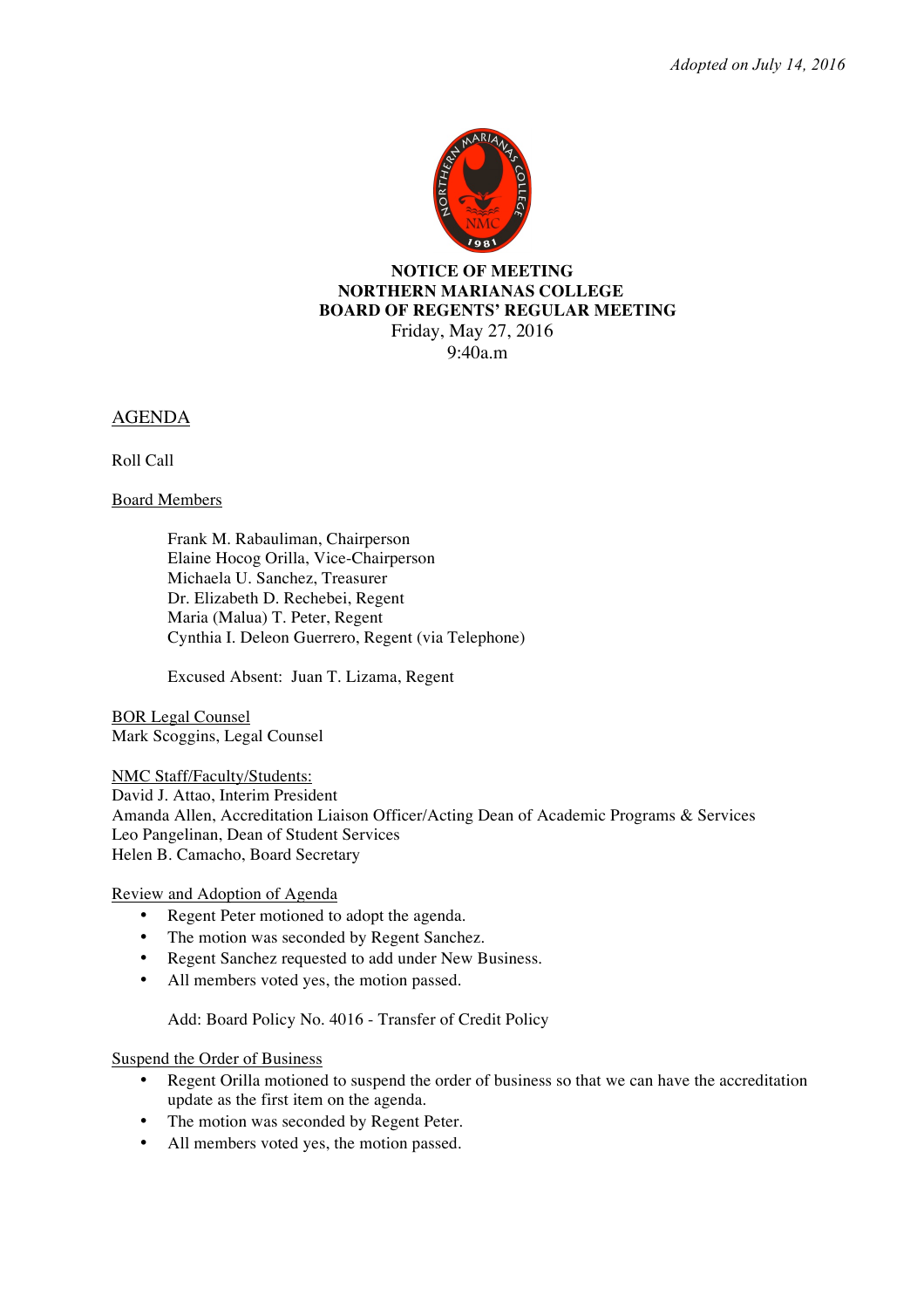Review and Adoption of Minutes February 25, 2016 – Special Meeting March 23, 2016 – Regular Meeting March 31, 2016 – Special Meeting

- Regent Peter motioned to adopt the meeting minutes
- The motion was seconded by Regent Sanchez.
- Regent Rechebei abstained from voting on the March 31, 2016 meeting minutes because she was not present for that particular meeting.
- Regent Deleon Guerrero also abstained from voting on the March 31, 2016 meeting minutes as well.
- All members voted yes, the motion passed.
- The meeting minutes are all adopted with no changes.

## Public Comment Period

None.

## Executive Session

- Regent Orilla motioned to move into executive session at 9:47a.m to discuss the accreditation matters.
- The motion was seconded by Regent Peter.
- All members voted yes, the motion passed.
- Regent Deleon Guerrero was excused from attending the executive session portion.
- Executive session ended at 11:11a.m.

## Suspend the Order of Business

- Regent Peter motioned to suspend the order of business to allow Regent Deleon Guerrero and Amanda Allen to report on their sections.
- Regent Rechebei seconded the motion.
- All members voted yes, the motion passed.

## WASC Accreditation Liaison Officer

Amanda Allen Dunn, Accreditation Liaison Officer provided an update on ongoing Accreditation activities of the college. She highlighted on the 4 key areas for the report namely the Faculty Roles, Assessment of Learning, Student Success and Student Achievement, Research and Data Supported decisions or Program Review. The goal is to provide the report to the board by November 2016 to give them ample time to review the report and provide its own comments. The report is due in Spring 2017.

#### Ad-Hoc Presidential Search Committee Report

Regent Deleon Guerrero, Chairperson of the PSC committee provided an update on the ongoing activities of the presidential search committee. She indicated that the committee has already begun interviews and anticipate completing its job on June 10.

Chairperson Rabauliman noted that the board is considering changing its schedule by having monthly meetings instead of bi-monthly. Regent Deleon Guerrero requested to be excused from the rest of the meeting. Chairperson Rabauliman thanked Regent Deleon Guerrero for her report and excused her for the rest of the meeting.

#### Executive Session

- Regent Peter motioned to go into executive session to discuss personnel matters.
- The motion was seconded by Regent Rechebei at 11:23a.m.
- Executive session ended at 11:40a.m.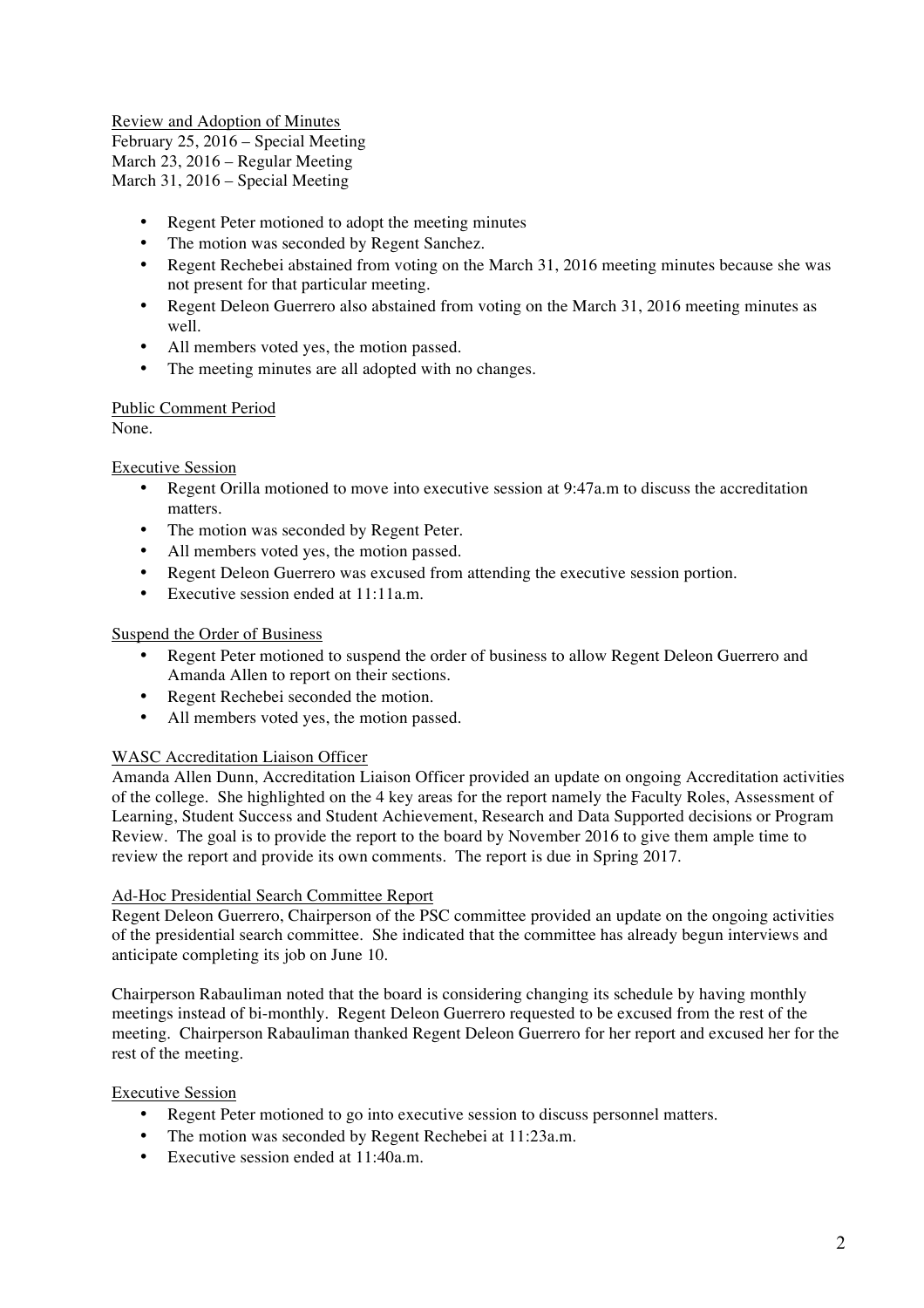- Upon convening the session back to order, Chairperson Rabauliman noted for the record that the board wishes to request the Interim President to formulate recommended questions that its going to use for its interview. The questions should come from the NMC community.
- Lunch Break called at 11:45a.m.
- Lunch Break ended at 1:15p.m.

## Chairperson's Report

Chairperson Rabauliman provided some comments and shared some recent updates.

• Saipan and Northern Islands Legislative Delegation (SNILD) meeting.

### REPORTS AND ACTION FROM STSANDING COMMITTEES

## Program Committee Report

## Board Policy No. 4016 – Transfer of Credit

- Regent Orilla motioned to adopt the policy.
- The motion was seconded by Regent Peter.
- Discussion: WASC Senior Commission accredited by the body must have this policy; procedure is easier to change than policy; ensure that we have a statement that when we implement in practice it helps to assure the apply (fairly, equitably); time tested almost never change; shared governance agreed that it's the wise thing to do;
- All members voted yes, the motion passed.
- Transfer credit policy is adopted.

## Fiscal Committee Report

- Building Naming Policy Tabled.
- Audit Committee Tabled
- Audit Committee Charter
- RFP for Investment Services
- Update on Audit Status
- Update on FY Appropriations 2017
- Status of NMC Facility Improvements
- Update on Tuition and Fee Increase for Fall 2016
- Hire a debt collection agency
- Update on the cost of Instruction
- Update on fiscal Impact of Classification and Compensation Plan
- Status of Nursing Department Request for funding

#### Executive Session

- Executive Session (At any time during the scheduled meeting of the Board of Regents may be required to enter into executive session to discuss matters deemed privileged and confidential)
- Regent Rechebei motioned to move into executive session at 2:26p.m.
- Regent Peter seconded the motion.
- Executive Session ended at 3:05p.m.
- Regent Rechebei motioned to move out of executive session at 3:06p.m.
- Regent Orilla seconded the motion.

#### Ad-Hoc Audit Committee Report Tabled.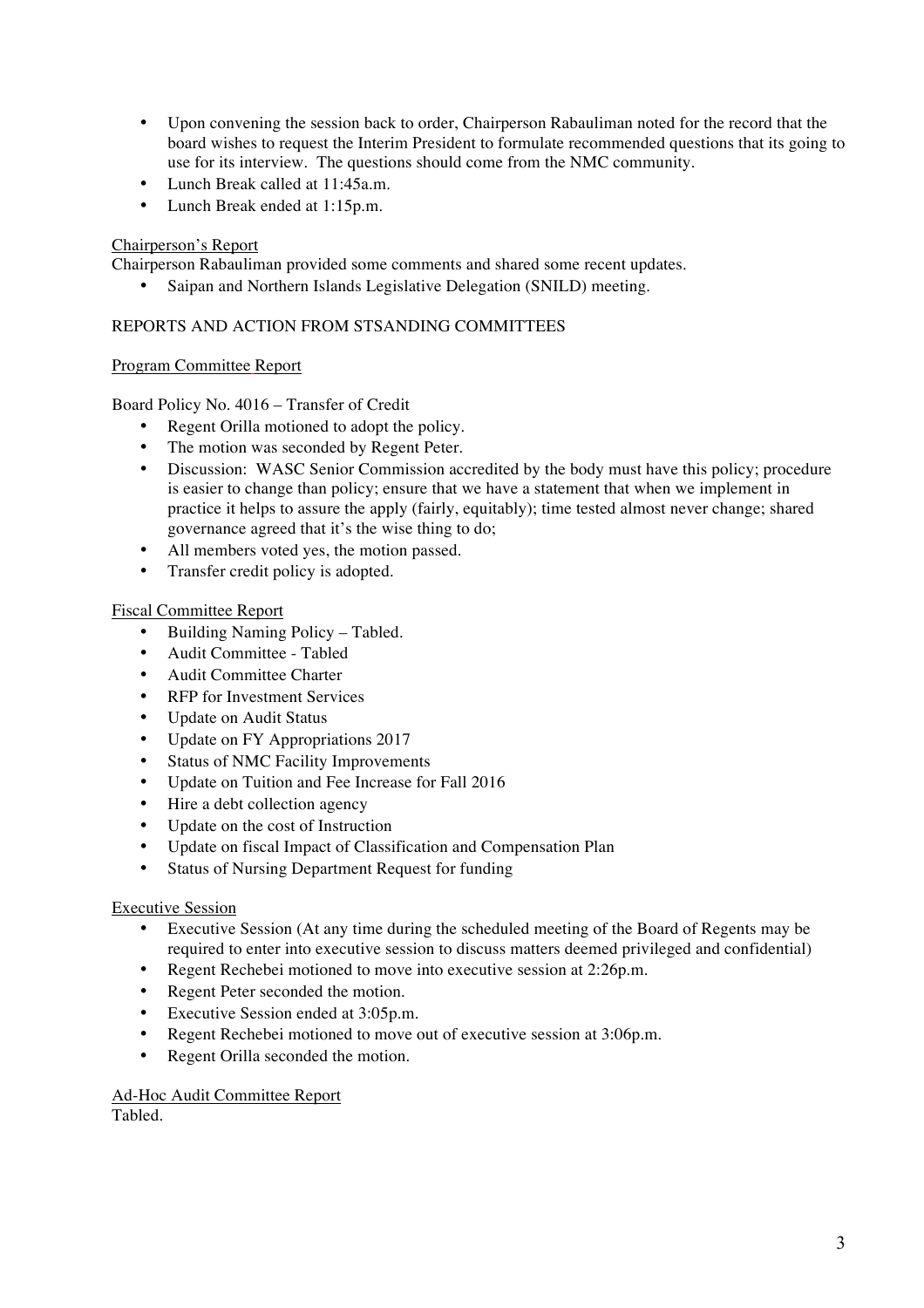# OLD BUSINESS

Board Policy 2007: Building Naming Rights Tabled.

## NEW BUSINESS

Board Resolution No. 2016-04 – Update Bank Signatures

- Regent Peter motioned to adopt this resolution.
- The motion was seconded by Regent Orilla.
- All members voted yes, the motion passed.
- Resolution is adopted.

## NMC EXECUTIVE REPORTS

#### President's Report

David J. Attao, Interim President provided an update. He noted the following activities:

- Saipan Local Laws 19-06 and 19-08 at \$1.27M
- Institutional Effectiveness, Data Collection, Benchmarks and Data Usage
- CREES Visit
- Student Support Information
- Information Technology
- Grants, Alternative, and Program Revenue
- Academic Programs
- Accreditation Matters
- Legislative Updates

## WASC Accreditation Update

Reported in executive session.

Chief Financial Officer Report No report.

Legislative Updates A report was provided in the boards' packet.

#### Miscellaneous Items

#### **New ASNMC Officers**

Lorielyn Lacay, President Maria Theresa Dizon, Vice-President Jasmine Che, Secretary Gemma Somol, Treasurer

#### **New College Council Officers**

Dr. Gerald Turnbull, Chairman Dr. Jung Young Choi, Co-Chairman Daisie Camacho-Renguul, Secretary

Upcoming Board Activities

- Pacific Circle Consortium July 4-9, 2016
- Proposed Combined BOR, MT, and CC Retreat Summer 2016
- PPEC Training Opportunities Fall 2016